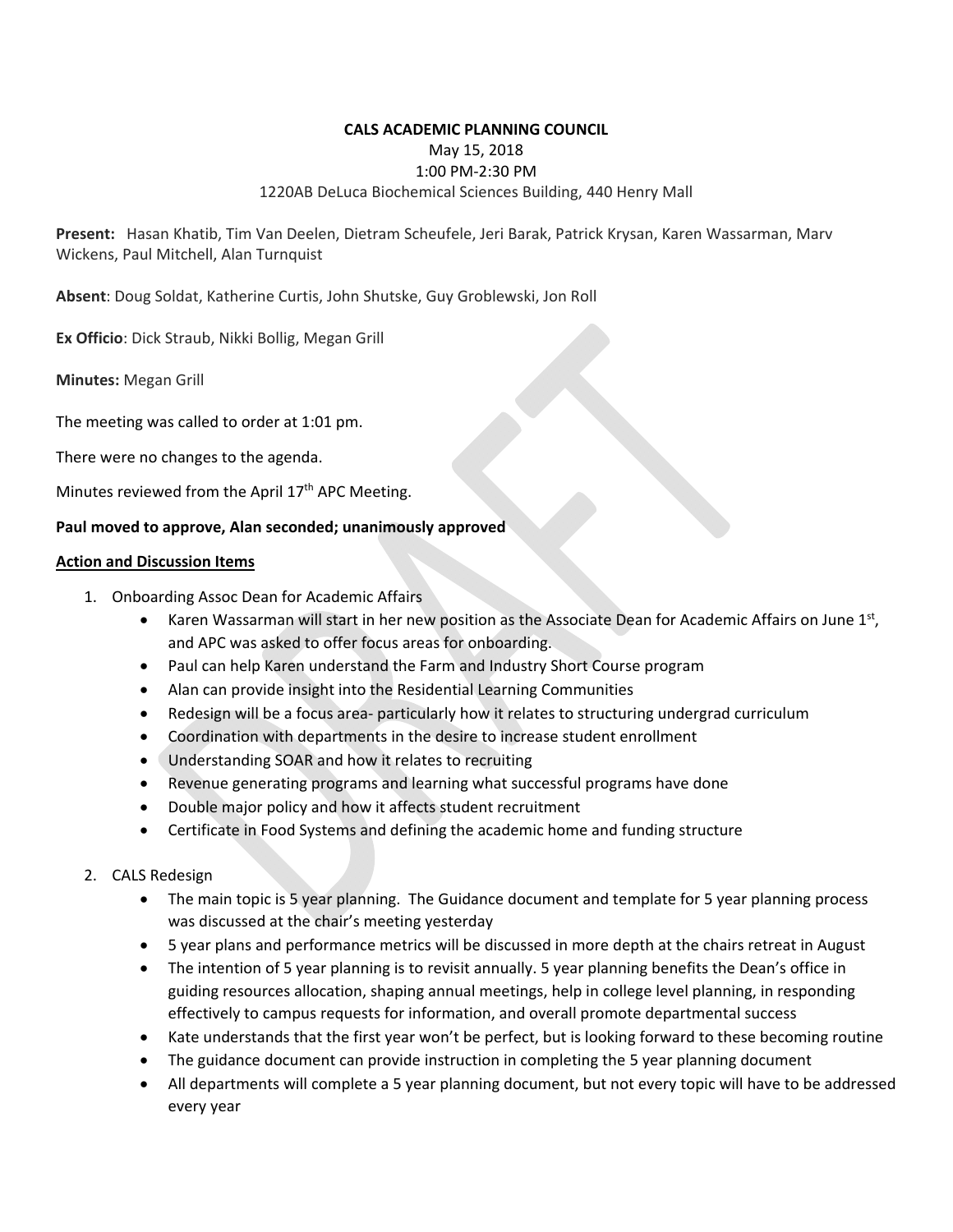- Kate highlighted page 16 as the area to indicate what resources are needed
- Departments that are planning to merge should still submit a planning document with identical goals. Once the merger is complete they will only need to submit one document.
- The committee questioned whether or not additional resources will be made available to assist in completing these documents. The Office of Strategic Consulting has been offered as a resource to departments that are considering merging or forming a collaborative
- 5 year plans will be due in December. Concern from the committee that the annual planning documents will be piled up on top of the program reviews. Kate is hoping that they will align and complement each other
- Kate requested APC feedback on what level of involvement they would like to have with department plans. The committee suggested that the plans be treated like grant proposals where APC serves in an advisory role to the grant panel manager. Unlikely that departments will be asked to review other departments, but will ask them to advise on the criteria
- The committee expressed the difficulty of measuring departments based on campus controlled fiscal metrics that do not differ based on discipline
- The committee noted that departments bring in resources not captured by campus metrics. Example of samples donated to labs
- 3. Update for Equity and Diversity Committee
	- Values Statement on Diversity
		- Tom Browne was not available to attend due to a scheduling conflict so Dick Straub presented this topic
		- There are very passionate undergrads, grads, faculty, and staff on the Equity and Diversity Committee.
		- Diversity representatives have been identified for each department and there are two meetings held each year; one each semester. This allows departments to learn from each other.
		- The Equity and Diversity Committee has been putting on Lunch and Learn series, but the attendance is not as good as hoped. Sessions are recorded for those who can not attend, and they hope to increase attendance
		- The committee is thinking about how TAs receive diversity training and thinking broadly about what training should be provided to faculty, staff, and students
		- The committee would like APC's endorsement on the recruitment statement that will be included on all PVLs and in recruitment efforts.
			- Suggestion to change the verbs to maintaining and growing in order to recognize that there is still room to grow, but efforts to increase diversity have been made

# **Dietram moved to endorse the statement, Paul seconded; unanimously adopted**

# **Informational Items and Announcements**

- 1. Updates
	- Program Reviews
		- Nikki Bollig gave an update on the status of program reviews.
		- LSC program review has been completed